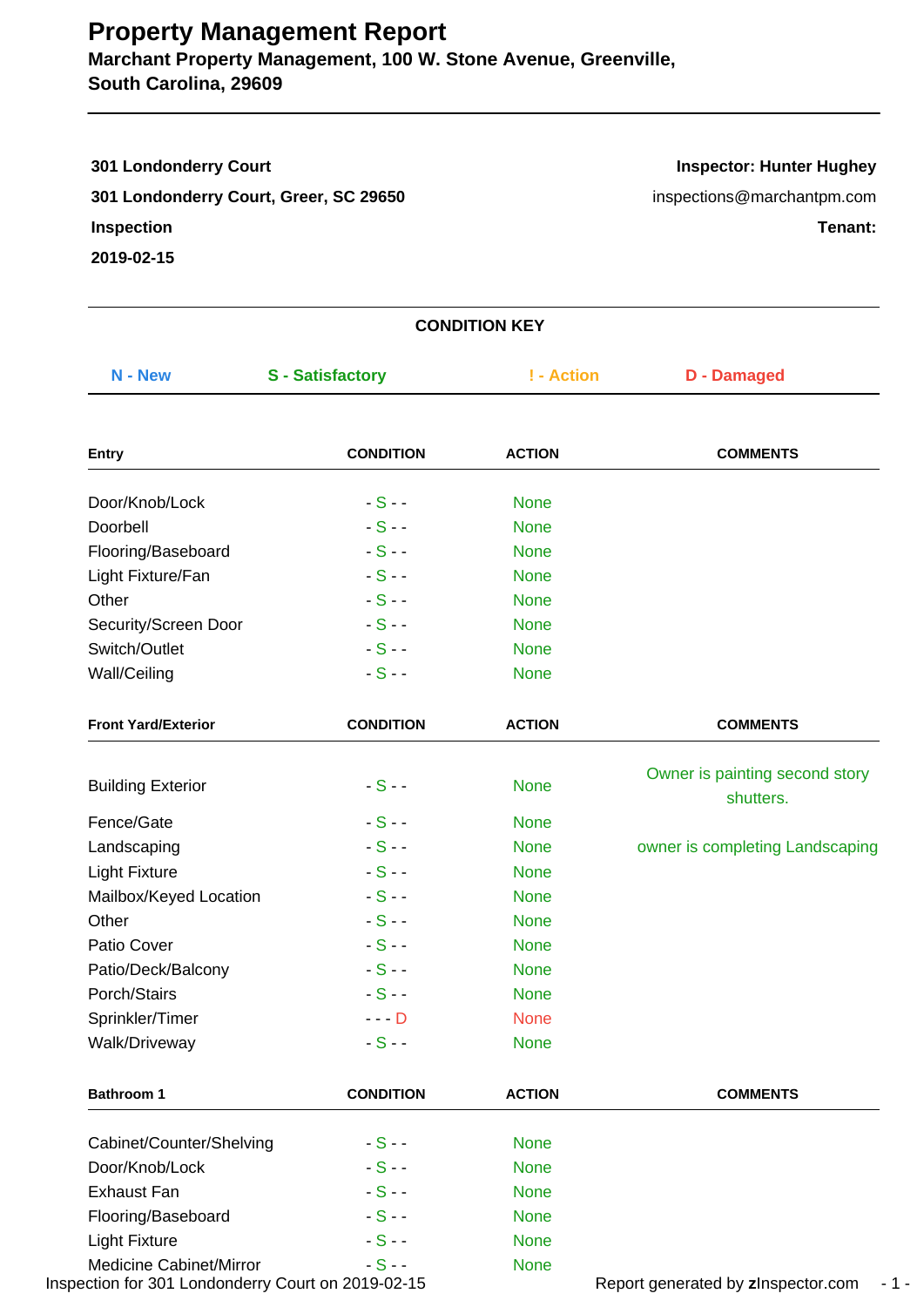| Other                      | $-S-$  | <b>None</b> |  |
|----------------------------|--------|-------------|--|
| Plumbing/Drain             | $-S -$ | <b>None</b> |  |
| Shower Door/Rail/Curtain   | $-S -$ | <b>None</b> |  |
| Sink/Faucet                | $-S -$ | <b>None</b> |  |
| Switch/Outlet              | $-S -$ | <b>None</b> |  |
| Toilet                     | $-S -$ | <b>None</b> |  |
| <b>Toilet Paper Holder</b> | $-S -$ | <b>None</b> |  |
| <b>Towel Rack</b>          | $-S -$ | <b>None</b> |  |
| Tub/Shower                 | $-S -$ | <b>None</b> |  |
| Wall/Ceiling               | $-S -$ | <b>None</b> |  |
| <b>Window Covering</b>     | $-S -$ | <b>None</b> |  |
| Window/Lock/Screen         | $-S -$ | <b>None</b> |  |

| <b>Bathroom 2</b>          | <b>CONDITION</b> | <b>ACTION</b> | <b>COMMENTS</b> |
|----------------------------|------------------|---------------|-----------------|
|                            |                  |               |                 |
| Cabinet/Counter/Shelving   | $-S -$           | <b>None</b>   |                 |
| Door/Knob/Lock             | $-S -$           | <b>None</b>   |                 |
| <b>Exhaust Fan</b>         | $-S -$           | <b>None</b>   |                 |
| Flooring/Baseboard         | $-S -$           | <b>None</b>   |                 |
| <b>Light Fixture</b>       | $-S -$           | <b>None</b>   |                 |
| Medicine Cabinet/Mirror    | $-S -$           | <b>None</b>   |                 |
| Other                      | $-S -$           | <b>None</b>   |                 |
| Plumbing/Drain             | $-S -$           | <b>None</b>   |                 |
| Shower Door/Rail/Curtain   | $-S -$           | <b>None</b>   |                 |
| Sink/Faucet                | $-S -$           | <b>None</b>   |                 |
| Switch/Outlet              | $-S -$           | <b>None</b>   |                 |
| Toilet                     | $-S -$           | <b>None</b>   |                 |
| <b>Toilet Paper Holder</b> | $-S -$           | <b>None</b>   |                 |
| <b>Towel Rack</b>          | $-S -$           | <b>None</b>   |                 |
| <b>Tub/Shower</b>          | $-S -$           | <b>None</b>   |                 |
| Wall/Ceiling               | $-S -$           | <b>None</b>   |                 |
| <b>Window Covering</b>     | $-S -$           | <b>None</b>   |                 |
| Window/Lock/Screen         | $-S-$            | <b>None</b>   |                 |

| <b>Bathroom 3</b>              | <b>CONDITION</b> | <b>ACTION</b> | <b>COMMENTS</b> |
|--------------------------------|------------------|---------------|-----------------|
| Cabinet/Counter/Shelving       | $-S -$           | <b>None</b>   |                 |
| Door/Knob/Lock                 | $-S -$           | <b>None</b>   |                 |
| Exhaust Fan                    | $-S -$           | <b>None</b>   |                 |
| Flooring/Baseboard             | $-S -$           | <b>None</b>   |                 |
| <b>Light Fixture</b>           | $-S -$           | <b>None</b>   |                 |
| <b>Medicine Cabinet/Mirror</b> | $-S -$           | <b>None</b>   |                 |
| Other                          | $-S -$           | <b>None</b>   |                 |
| Plumbing/Drain                 | $-S -$           | <b>None</b>   |                 |
| Shower Door/Rail/Curtain       | $-S -$           | <b>None</b>   |                 |
| Sink/Faucet                    | $-S -$           | <b>None</b>   |                 |
| Switch/Outlet                  | $-S -$           | <b>None</b>   |                 |
| <b>Toilet</b>                  | $-S -$           | <b>None</b>   |                 |
| <b>Toilet Paper Holder</b>     | $-S-$            | <b>None</b>   |                 |
| <b>Towel Rack</b>              | $-S -$           | <b>None</b>   |                 |
| Tub/Shower                     | $-S -$           | <b>None</b>   |                 |

Inspection for 301 Londonderry Court on 2019-02-15 Report generated by **z**Inspector.com - 2 -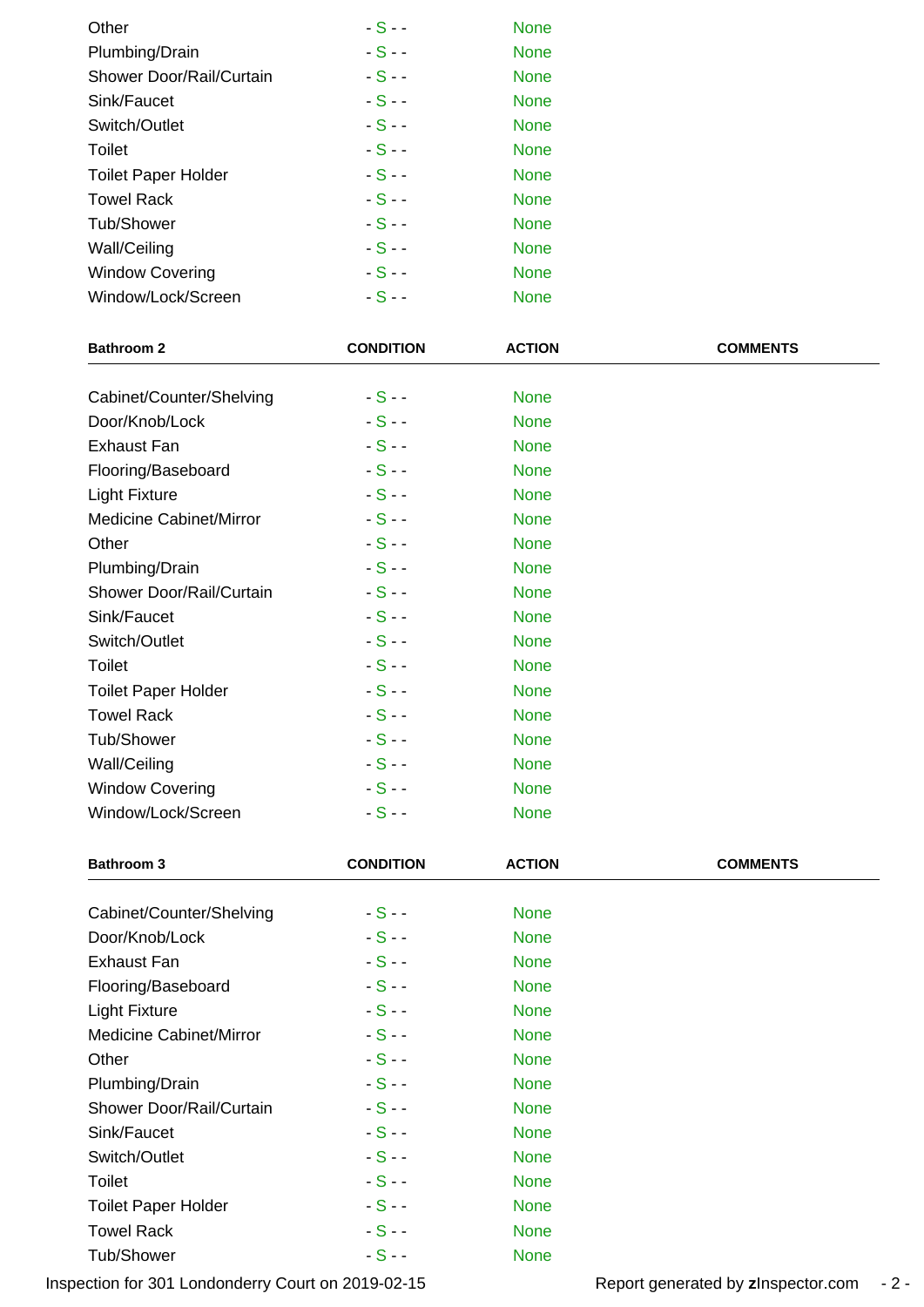| Wall/Ceiling               | $-S-$            | <b>None</b>   |                 |
|----------------------------|------------------|---------------|-----------------|
| <b>Window Covering</b>     | $-S -$           | <b>None</b>   |                 |
| Window/Lock/Screen         | $-S -$           | <b>None</b>   |                 |
| <b>Bedroom 1</b>           | <b>CONDITION</b> | <b>ACTION</b> | <b>COMMENTS</b> |
| Closet/Door/Track/Shelving | $-S -$           | <b>None</b>   |                 |
| Door/Knob/Lock             | $-S -$           | <b>None</b>   |                 |
| Flooring/Baseboard         | $-S -$           | <b>None</b>   |                 |
| <b>HVAC Filter Size</b>    | $-S -$           | <b>None</b>   |                 |
| Light Fixture/Fan          | $-S -$           | <b>None</b>   |                 |
| Other                      | $-S -$           | <b>None</b>   |                 |
| Smoke Detector             | $-S -$           | <b>None</b>   |                 |
| Switch/Outlet              | $-S -$           | <b>None</b>   |                 |

Wall/Ceiling **- S** - - None

Window/Lock/Screen - S - - None

| <b>Bedroom 2</b>           | <b>CONDITION</b> | <b>ACTION</b> | <b>COMMENTS</b>                 |
|----------------------------|------------------|---------------|---------------------------------|
| Closet/Door/Track/Shelving | $-S-$            | <b>None</b>   |                                 |
| Door/Knob/Lock             | $-S -$           | <b>None</b>   |                                 |
| Flooring/Baseboard         | $-S -$           | <b>None</b>   |                                 |
| <b>HVAC Filter Size</b>    | $-S -$           | <b>None</b>   |                                 |
| Light Fixture/Fan          | $-S -$           | <b>None</b>   | Needs connected to light switch |
| Other                      | $-S -$           | <b>None</b>   |                                 |
| <b>Smoke Detector</b>      | $-S -$           | <b>None</b>   |                                 |
| Switch/Outlet              | $-S -$           | <b>None</b>   |                                 |
| Wall/Ceiling               | $-S -$           | <b>None</b>   |                                 |
| <b>Window Covering</b>     | $-S -$           | <b>None</b>   |                                 |
| Window/Lock/Screen         | $-S-$            | <b>None</b>   |                                 |

Window Covering The S - - The S - None Drapes can be removed

| Bedroom 3                  | <b>CONDITION</b> | <b>ACTION</b> | <b>COMMENTS</b>                 |
|----------------------------|------------------|---------------|---------------------------------|
| Closet/Door/Track/Shelving | $-S-$            | <b>None</b>   |                                 |
| Door/Knob/Lock             | $-S -$           | <b>None</b>   |                                 |
| Flooring/Baseboard         | $-S -$           | <b>None</b>   |                                 |
| <b>HVAC Filter Size</b>    | $-S -$           | <b>None</b>   |                                 |
| Light Fixture/Fan          | $-S -$           | <b>None</b>   | Needs connected to light switch |
| Other                      | $-S -$           | <b>None</b>   |                                 |
| <b>Smoke Detector</b>      | $-S -$           | <b>None</b>   |                                 |
| Switch/Outlet              | $-S -$           | <b>None</b>   |                                 |
| Wall/Ceiling               | $-S -$           | <b>None</b>   |                                 |
| <b>Window Covering</b>     | $-S -$           | <b>None</b>   |                                 |
| Window/Lock/Screen         | $-S -$           | <b>None</b>   |                                 |

| <b>Bedroom 4</b>           | <b>CONDITION</b> | <b>ACTION</b> | <b>COMMENTS</b> |
|----------------------------|------------------|---------------|-----------------|
| Closet/Door/Track/Shelving | $-S -$           | <b>None</b>   |                 |
| Door/Knob/Lock             | $-S -$           | <b>None</b>   |                 |
| Flooring/Baseboard         | $-S -$           | <b>None</b>   |                 |

Inspection for 301 Londonderry Court on 2019-02-15 Report generated by **z**Inspector.com - 3 -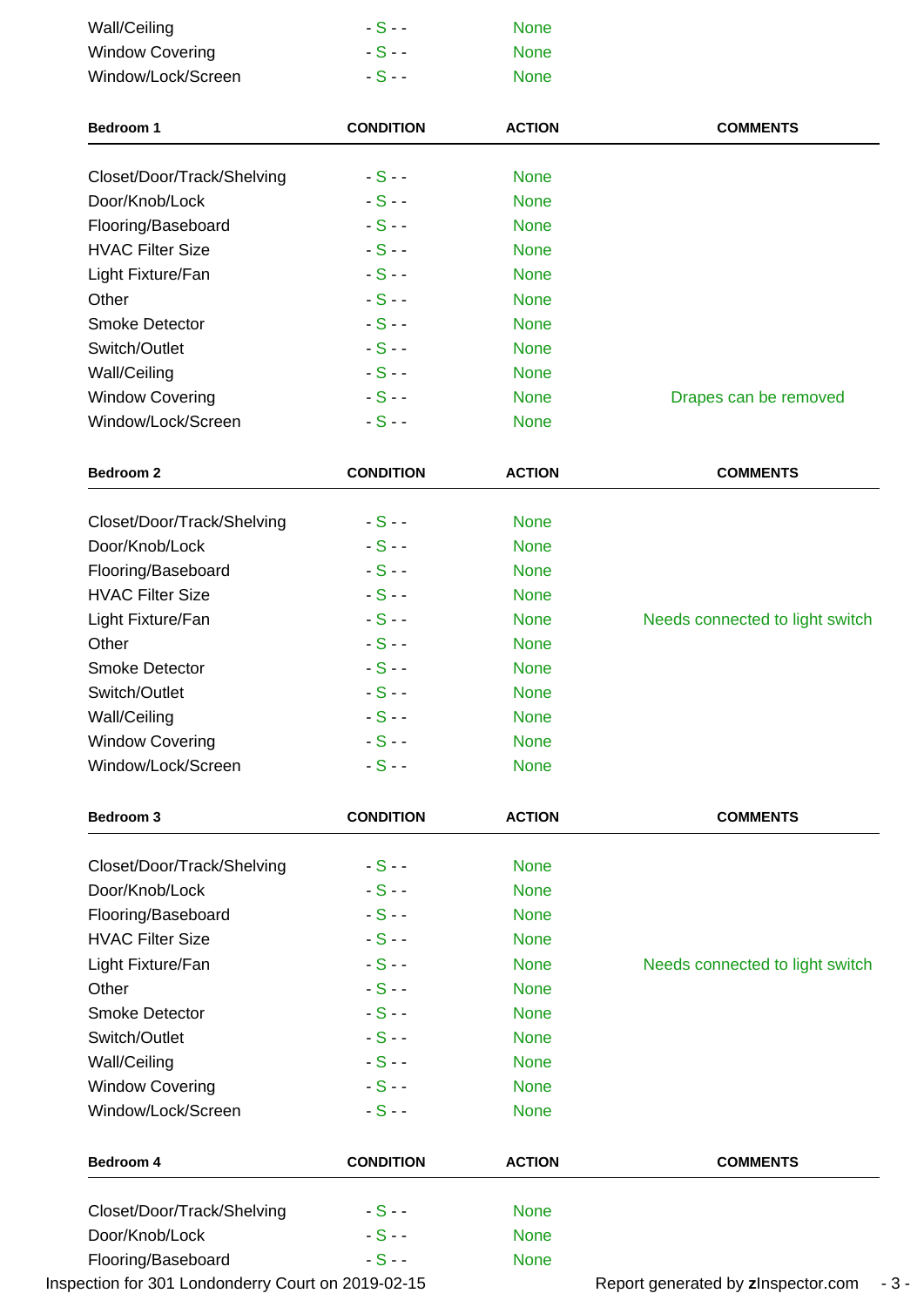| <b>HVAC Filter Size</b> | $-S -$ | <b>None</b> |                                 |
|-------------------------|--------|-------------|---------------------------------|
| Light Fixture/Fan       | $-S -$ | <b>None</b> | Needs connected to light switch |
| Other                   | $-S -$ | <b>None</b> |                                 |
| <b>Smoke Detector</b>   | $-S -$ | <b>None</b> |                                 |
| Switch/Outlet           | $-S -$ | <b>None</b> | cover missing                   |
| Wall/Ceiling            | $-S -$ | <b>None</b> |                                 |
| <b>Window Covering</b>  | $-S -$ | <b>None</b> | Drapes can be removed           |
| Window/Lock/Screen      | $-S -$ | <b>None</b> |                                 |

| <b>Dining Room</b>      | <b>CONDITION</b> | <b>ACTION</b> | <b>COMMENTS</b> |
|-------------------------|------------------|---------------|-----------------|
|                         | $-S -$           |               |                 |
| Flooring/Baseboard      |                  | <b>None</b>   |                 |
| <b>HVAC Filter Size</b> | $-S -$           | <b>None</b>   |                 |
| Light Fixture/Fan       | $-S -$           | <b>None</b>   |                 |
| Other                   | $-S -$           | <b>None</b>   |                 |
| Smoke/CO Detector       | $-S -$           | <b>None</b>   |                 |
| Switch/Outlet           | $-S -$           | <b>None</b>   |                 |
| Wall/Ceiling            | $-S -$           | <b>None</b>   |                 |
| <b>Window Covering</b>  | $-S -$           | <b>None</b>   |                 |
| Window/Lock/Screen      | $-S -$           | <b>None</b>   |                 |

| <b>Hallway/Stairs</b> | <b>CONDITION</b> | <b>ACTION</b> | <b>COMMENTS</b> |
|-----------------------|------------------|---------------|-----------------|
| Closet/Cabinet        | $-S-$            | <b>None</b>   |                 |
| Flooring/Baseboard    | $-S -$           | <b>None</b>   |                 |
| <b>Light Fixture</b>  | $-S -$           | <b>None</b>   |                 |
| Other                 | $-S -$           | <b>None</b>   |                 |
| Railing/Banister      | $-S -$           | <b>None</b>   |                 |
| Smoke/CO Detector     | $-S -$           | <b>None</b>   |                 |
| Switch/Outlet         | $-S -$           | <b>None</b>   |                 |
| Wall/Ceiling          | $-S -$           | <b>None</b>   |                 |

| Kitchen                 | <b>CONDITION</b> | <b>ACTION</b> | <b>COMMENTS</b> |
|-------------------------|------------------|---------------|-----------------|
| Cabinets/Drawers        | $-S -$           | <b>None</b>   |                 |
| Counter                 | $-S -$           | <b>None</b>   |                 |
| Dishwasher              | $-S -$           | <b>None</b>   |                 |
| Faucet/Plumbing         | $-S -$           | <b>None</b>   |                 |
| Flooring/Baseboard      | $-S -$           | <b>None</b>   |                 |
| <b>HVAC Filter Size</b> | $-S -$           | <b>None</b>   |                 |
| <b>Light Fixture</b>    | $-S -$           | <b>None</b>   |                 |
| Microwave               | $-S -$           | <b>None</b>   |                 |
| Other                   | $-S -$           | <b>None</b>   |                 |
| Oven                    | $-S -$           | <b>None</b>   |                 |
| Oven/Microwave          | $-S -$           | <b>None</b>   |                 |
| Range/Fan/Hood/Filter   | $-S - -$         | <b>None</b>   |                 |
| Refrigerator            | $-S -$           | <b>None</b>   |                 |
| Sink/Disposal           | $-S - -$         | <b>None</b>   |                 |
| Switch/Outlet           | $-S -$           | <b>None</b>   |                 |
| <b>Trash Compactor</b>  | $-S -$           | <b>None</b>   |                 |
| Wall/Ceiling            | $-S -$           | <b>None</b>   |                 |

Inspection for 301 Londonderry Court on 2019-02-15 Report generated by **z**Inspector.com - 4 -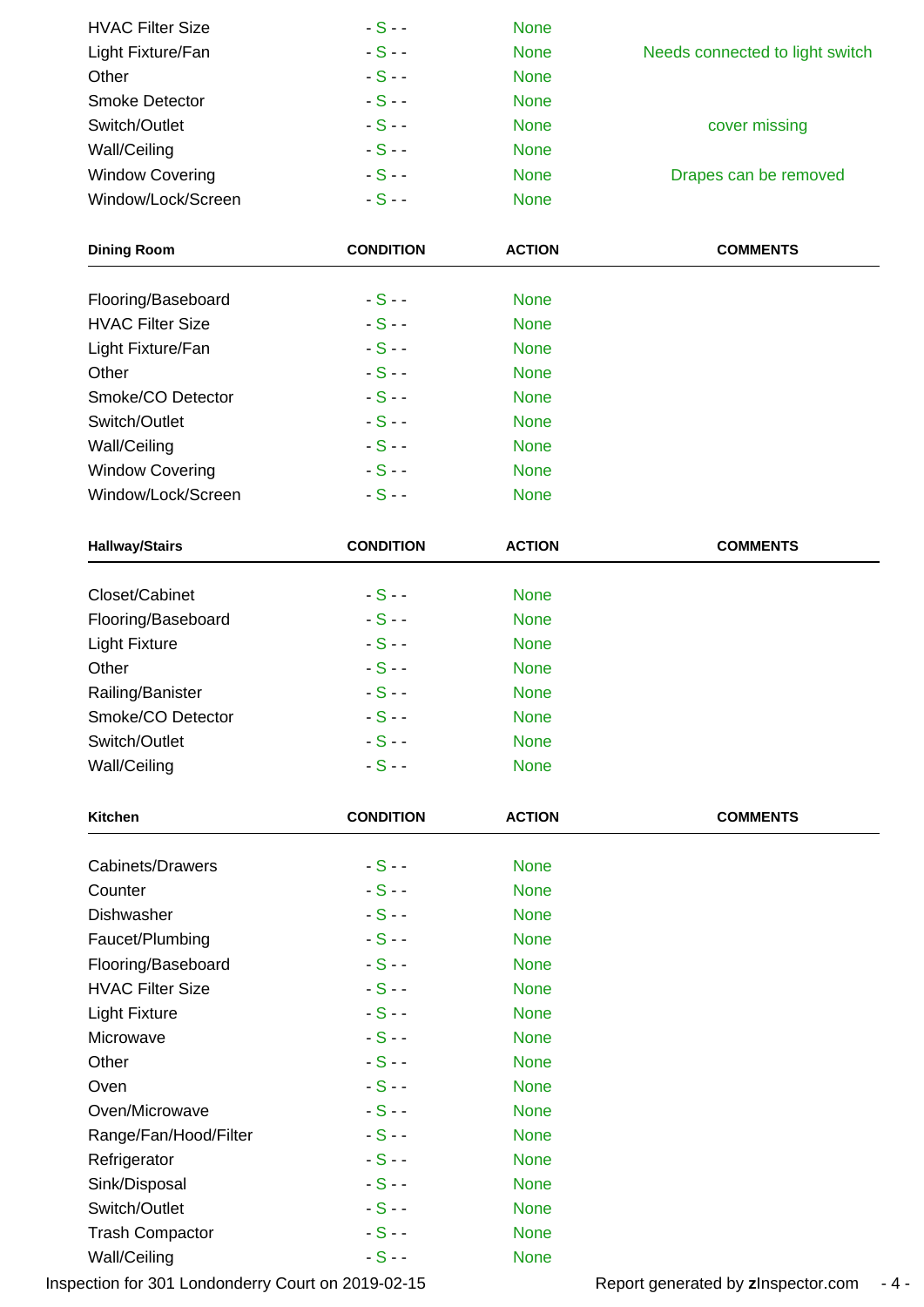| <b>Window Covering</b>   | $-S -$           | <b>None</b>   |                 |
|--------------------------|------------------|---------------|-----------------|
| Window/Lock/Screen       | $-S -$           | <b>None</b>   |                 |
| <b>Laundry Room</b>      | <b>CONDITION</b> | <b>ACTION</b> | <b>COMMENTS</b> |
| Cabinet/Counter/Shelving | $-S -$           | <b>None</b>   |                 |
| Door/Knob/Lock           | $-S -$           | <b>None</b>   |                 |
| <b>Dryer</b>             | $-S -$           | <b>None</b>   |                 |
| Faucet/Valve             | $-S -$           | <b>None</b>   |                 |
| Flooring/Baseboard       | $-S -$           | <b>None</b>   |                 |
| <b>HVAC Filter Size</b>  | $-S -$           | <b>None</b>   |                 |
| Light Fixture/Fan        | $-S -$           | <b>None</b>   |                 |
| Other                    | $-S -$           | <b>None</b>   |                 |
| Plumbing/Drain           | $-S -$           | <b>None</b>   |                 |
| Switch/Outlet            | $-S -$           | <b>None</b>   |                 |
| Wall/Ceiling             | $-S -$           | <b>None</b>   |                 |
| Washer                   | $-S -$           | <b>None</b>   |                 |
| <b>Window Covering</b>   | $-S -$           | <b>None</b>   |                 |
| Window/Lock/Screen       | $-S -$           | <b>None</b>   |                 |

| <b>Living Room</b>         | <b>CONDITION</b> | <b>ACTION</b> | <b>COMMENTS</b>       |
|----------------------------|------------------|---------------|-----------------------|
| Door/Knob/Lock             | $-S -$           | <b>None</b>   |                       |
| <b>Fireplace Equipment</b> | $-S -$           | <b>None</b>   |                       |
| Flooring/Baseboard         | $-S -$           | <b>None</b>   |                       |
| <b>HVAC Filter Size</b>    | $-S -$           | <b>None</b>   |                       |
| Light Fixture/Fan          | $-S -$           | <b>None</b>   |                       |
| Other                      | $-S -$           | <b>None</b>   |                       |
| Switch/Outlet              | $-S -$           | <b>None</b>   | <b>Missing covers</b> |
| Wall/Ceiling               | $-S -$           | <b>None</b>   |                       |
| <b>Window Covering</b>     | $-S -$           | <b>None</b>   |                       |
| Window/Lock/Screen         | $-S -$           | <b>None</b>   |                       |

| <b>Back Yard/Exterior</b> | <b>CONDITION</b> | <b>ACTION</b> | <b>COMMENTS</b> |
|---------------------------|------------------|---------------|-----------------|
| <b>Building Exterior</b>  | $-S -$           | <b>None</b>   |                 |
| Fence/Gate                | $-S -$           | <b>None</b>   |                 |
| Landscaping               | $-S -$           | <b>None</b>   |                 |
| <b>Light Fixture</b>      | $-S -$           | <b>None</b>   |                 |
| Other                     | $-S -$           | <b>None</b>   |                 |
| Patio Cover               | $-S -$           | <b>None</b>   |                 |
| Patio/Deck/Balcony        | $-S -$           | <b>None</b>   |                 |
| Pool/Heater/Equipment     | $-S -$           | <b>None</b>   |                 |
| Porch/Stairs              | $-S -$           | <b>None</b>   |                 |
| Spa/Cover/Equipment       | $-S -$           | <b>None</b>   |                 |
| Sprinkler/Timer           | $-S -$           | <b>None</b>   |                 |
| Walkway                   | $-S -$           | <b>None</b>   |                 |
| <b>Side Yard/Exterior</b> | <b>CONDITION</b> | <b>ACTION</b> | <b>COMMENTS</b> |
| <b>Building Exterior</b>  | $-S-$            | <b>None</b>   |                 |

Inspection for 301 Londonderry Court on 2019-02-15 Report generated by **z**Inspector.com - 5 -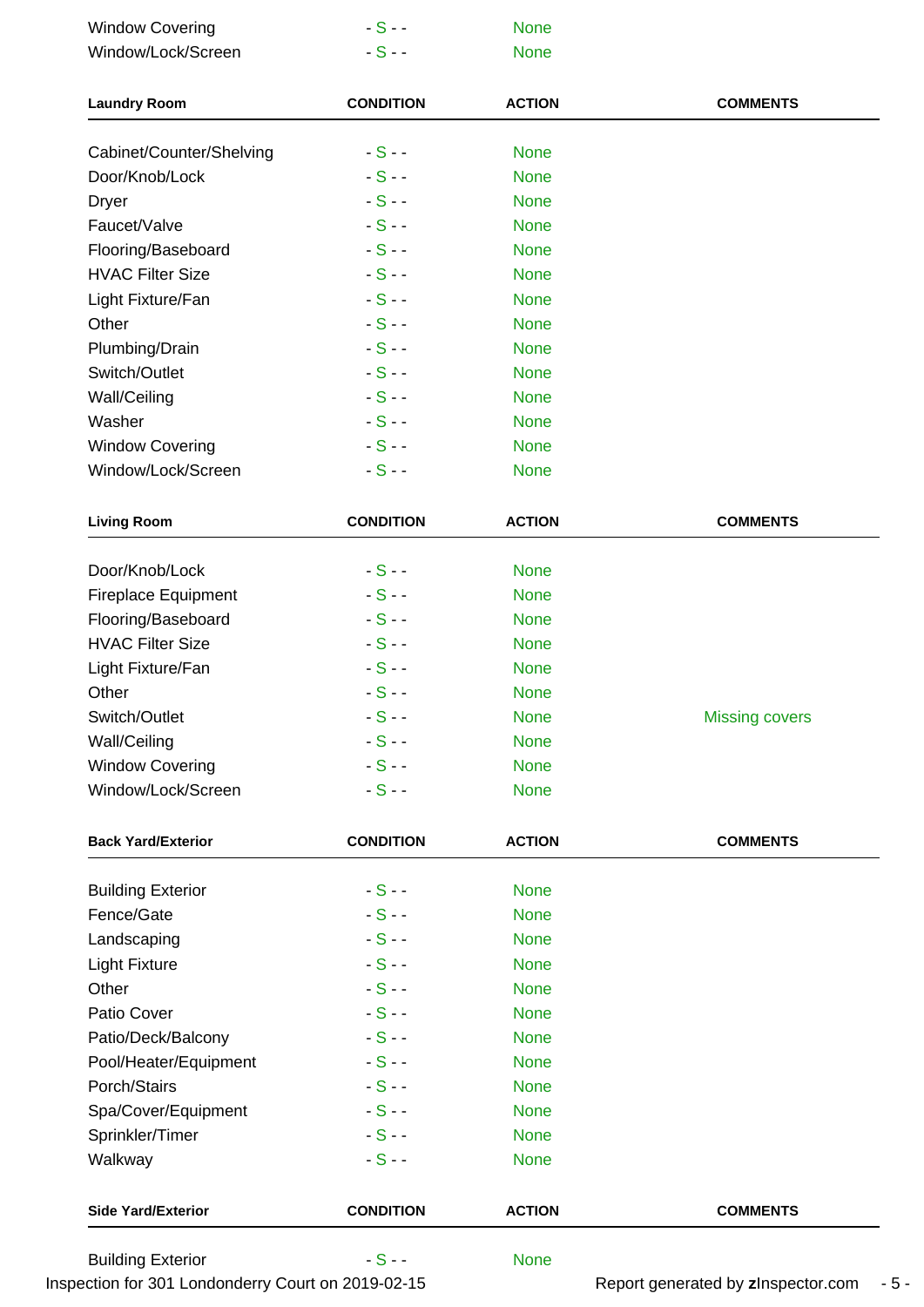| Fence/Gate            | $-S -$ | <b>None</b> |
|-----------------------|--------|-------------|
| Landscaping           | $-S-$  | <b>None</b> |
| <b>Light Fixture</b>  | $-S -$ | <b>None</b> |
| Other                 | $-S -$ | <b>None</b> |
| Patio Cover           | $-S -$ | <b>None</b> |
| Patio/Deck/Balcony    | $-S -$ | <b>None</b> |
| Pool/Heater/Equipment | $-S -$ | <b>None</b> |
| Porch/Stairs          | $-S -$ | <b>None</b> |
| Spa/Cover/Equipment   | $-S -$ | <b>None</b> |
| Sprinkler/Timer       | $-S -$ | <b>None</b> |
| Walkway               | $-S -$ | <b>None</b> |
|                       |        |             |

| <b>Crawl Space</b> | <b>CONDITION</b> | <b>ACTION</b> | <b>COMMENTS</b> |
|--------------------|------------------|---------------|-----------------|
| Other              | $-S -$           | <b>None</b>   |                 |

| Garage/Parking                   | <b>CONDITION</b> | <b>ACTION</b> | <b>COMMENTS</b> |
|----------------------------------|------------------|---------------|-----------------|
| Cabinet/Counter                  | $-S -$           | <b>None</b>   |                 |
| Driveway/Floor                   | $-S -$           | <b>None</b>   |                 |
| <b>Electrical/Exposed Wiring</b> | $-S -$           | <b>None</b>   |                 |
| Garage Door                      | $-S -$           | <b>None</b>   |                 |
| <b>HVAC Filter Size</b>          | $-S -$           | <b>None</b>   |                 |
| <b>Light Fixture</b>             | $-S -$           | <b>None</b>   |                 |
| Other                            | $-S -$           | <b>None</b>   |                 |
| Other Door/Knob/Lock             | $-S -$           | <b>None</b>   |                 |
| Other Storage/Shelving           | $-S -$           | <b>None</b>   |                 |
| Switch/Outlet                    | $-S -$           | <b>None</b>   |                 |
| Window/Lock/Screen               | $-S -$           | <b>None</b>   |                 |
| Patio                            | <b>CONDITION</b> | <b>ACTION</b> | <b>COMMENTS</b> |
| Other                            | $-S-$            | <b>None</b>   |                 |

## **Additional Comments**

Inspection prior to final cleaning and touch up paints, owner repairs, and garage cleaning

## **Final Comments**

This is a visual inspection only. We do not assess any structural or mechanical defects.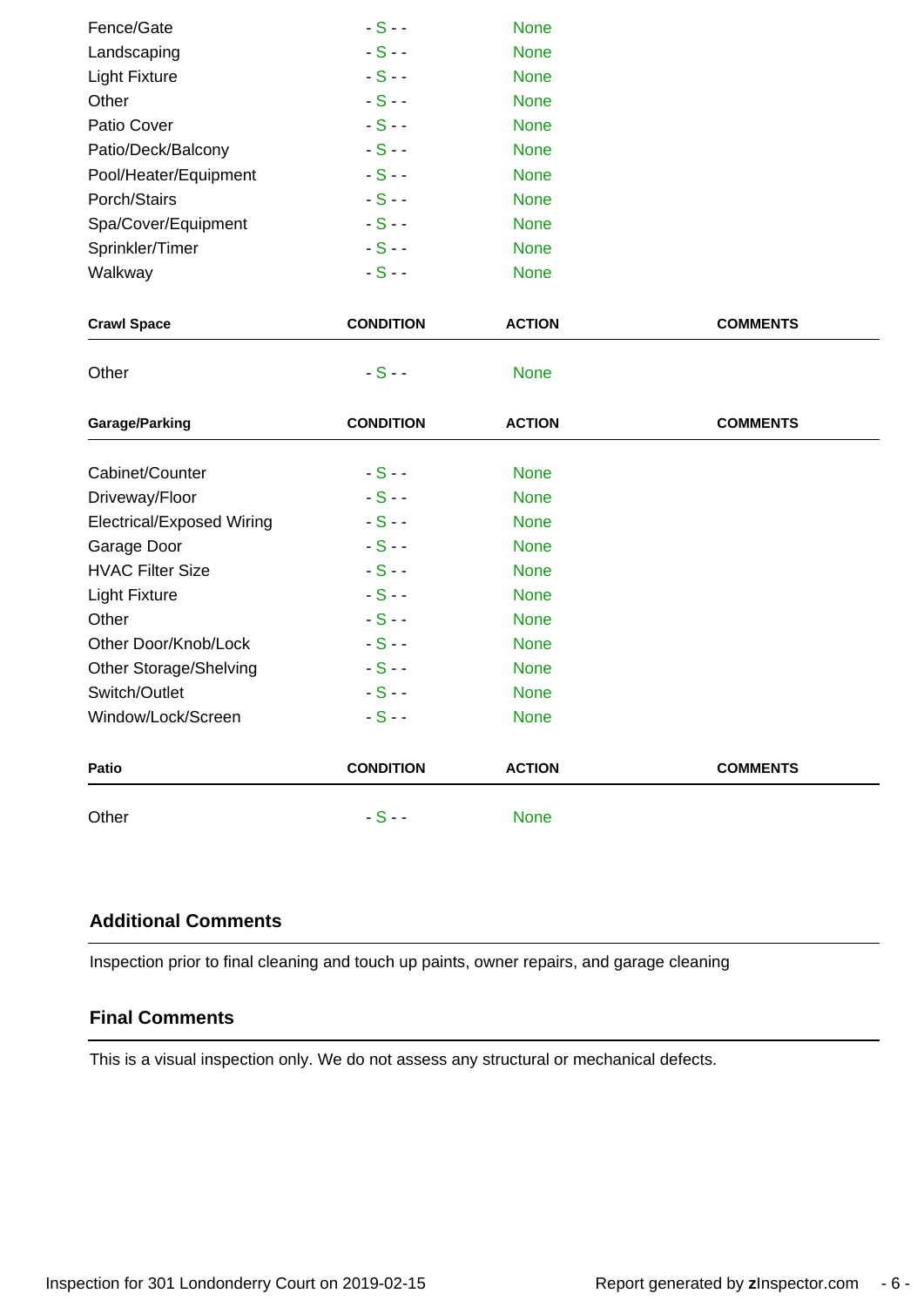**Front Yard/Exterior**



Taken on: 2019-02-14 10:58:41 [360 Viewer](https://portfolio.zinspector.com/report/360/?img=1550502778188688b29228483482289a29a7613aa0.JPEG&area=Front%20Yard/Exterior&areaDesc=&areaNum=1&from=pdf&date=2019-02-14%2010%3A58%3A41&activityName=Inspection&propertyAddress=301%20Londonderry%20Court%2C%20Greer%2C%20SC%2029650&propertyName=301%20Londonderry%20Court&additionalDays=None&includeAllActivities=False&activityPk=330028&userPk=8882)



Taken on: 2019-02-14 11:00:27 [Image](https://portfolio.zinspector.com/report/Images/?img=15505027820c858aacd2b44c019f171e981cf1da15.JPEG&area=Front%20Yard/Exterior&areaDesc=&areaNum=1&from=pdf&date=2019-02-14%2011%3A00%3A27&activityName=Inspection&propertyAddress=301%20Londonderry%20Court%2C%20Greer%2C%20SC%2029650&propertyName=301%20Londonderry%20Court&additionalDays=None&includeAllActivities=False&activityPk=330028&userPk=8882)

#### **Bathroom 1**



Taken on: 2019-02-14 10:37:15 [360 Viewer](https://portfolio.zinspector.com/report/360/?img=155026875300dba29c8a604b44be2e1efc6911ad8e.JPEG&area=Bathroom&areaDesc=&areaNum=1&from=pdf&date=2019-02-14%2010%3A37%3A15&activityName=Inspection&propertyAddress=301%20Londonderry%20Court%2C%20Greer%2C%20SC%2029650&propertyName=301%20Londonderry%20Court&additionalDays=None&includeAllActivities=False&activityPk=330028&userPk=8882)



Taken on: 2019-02-14 10:42:30 [Image](https://portfolio.zinspector.com/report/Images/?img=15505024962e2f0a8314ab4900a47461cdd21ba6ef.JPEG&area=Bathroom&areaDesc=&areaNum=1&from=pdf&date=2019-02-14%2010%3A42%3A30&activityName=Inspection&propertyAddress=301%20Londonderry%20Court%2C%20Greer%2C%20SC%2029650&propertyName=301%20Londonderry%20Court&additionalDays=None&includeAllActivities=False&activityPk=330028&userPk=8882)

**Bathroom 2**



Taken on: 2019-02-14 10:40:22 [360 Viewer](https://portfolio.zinspector.com/report/360/?img=15505024887e664f4a1fae4b5187594762da1903d8.JPEG&area=Bathroom&areaDesc=&areaNum=2&from=pdf&date=2019-02-14%2010%3A40%3A22&activityName=Inspection&propertyAddress=301%20Londonderry%20Court%2C%20Greer%2C%20SC%2029650&propertyName=301%20Londonderry%20Court&additionalDays=None&includeAllActivities=False&activityPk=330028&userPk=8882)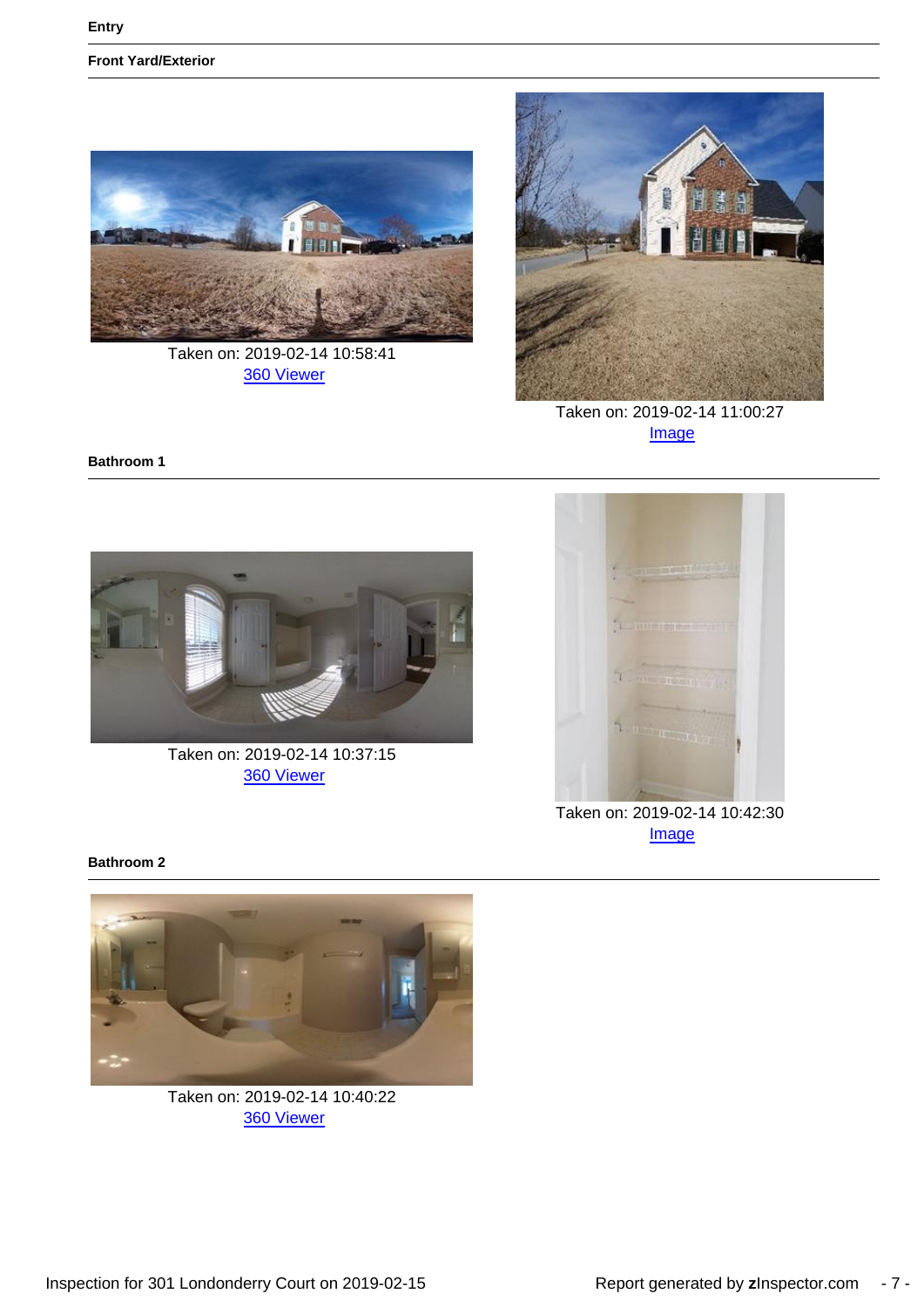

Taken on: 2019-02-14 10:45:52 [360 Viewer](https://portfolio.zinspector.com/report/360/?img=1550502519ffaead076bfa43dea352dad86bd1c4e6.JPEG&area=Bathroom&areaDesc=&areaNum=3&from=pdf&date=2019-02-14%2010%3A45%3A52&activityName=Inspection&propertyAddress=301%20Londonderry%20Court%2C%20Greer%2C%20SC%2029650&propertyName=301%20Londonderry%20Court&additionalDays=None&includeAllActivities=False&activityPk=330028&userPk=8882)

**Bedroom 1**



Taken on: 2019-02-14 10:36:26 [360 Viewer](https://portfolio.zinspector.com/report/360/?img=15502687438c88da44a6e34e2aadbfc68879e16b16.JPEG&area=Bedroom&areaDesc=&areaNum=1&from=pdf&date=2019-02-14%2010%3A36%3A26&activityName=Inspection&propertyAddress=301%20Londonderry%20Court%2C%20Greer%2C%20SC%2029650&propertyName=301%20Londonderry%20Court&additionalDays=None&includeAllActivities=False&activityPk=330028&userPk=8882)



Taken on: 2019-02-14 10:41:13 [Image](https://portfolio.zinspector.com/report/Images/?img=15505024929699dd55f87e41668657a9162cc89d91.JPEG&area=Bedroom&areaDesc=&areaNum=1&from=pdf&date=2019-02-14%2010%3A41%3A13&activityName=Inspection&propertyAddress=301%20Londonderry%20Court%2C%20Greer%2C%20SC%2029650&propertyName=301%20Londonderry%20Court&additionalDays=None&includeAllActivities=False&activityPk=330028&userPk=8882)



Taken on: 2019-02-14 11:11:29 [Image](https://portfolio.zinspector.com/report/Images/?img=1550502795bc9b2dda1d87432aba51232240a3b808.JPEG&area=Bedroom&areaDesc=&areaNum=1&from=pdf&date=2019-02-14%2011%3A11%3A29&activityName=Inspection&propertyAddress=301%20Londonderry%20Court%2C%20Greer%2C%20SC%2029650&propertyName=301%20Londonderry%20Court&additionalDays=None&includeAllActivities=False&activityPk=330028&userPk=8882)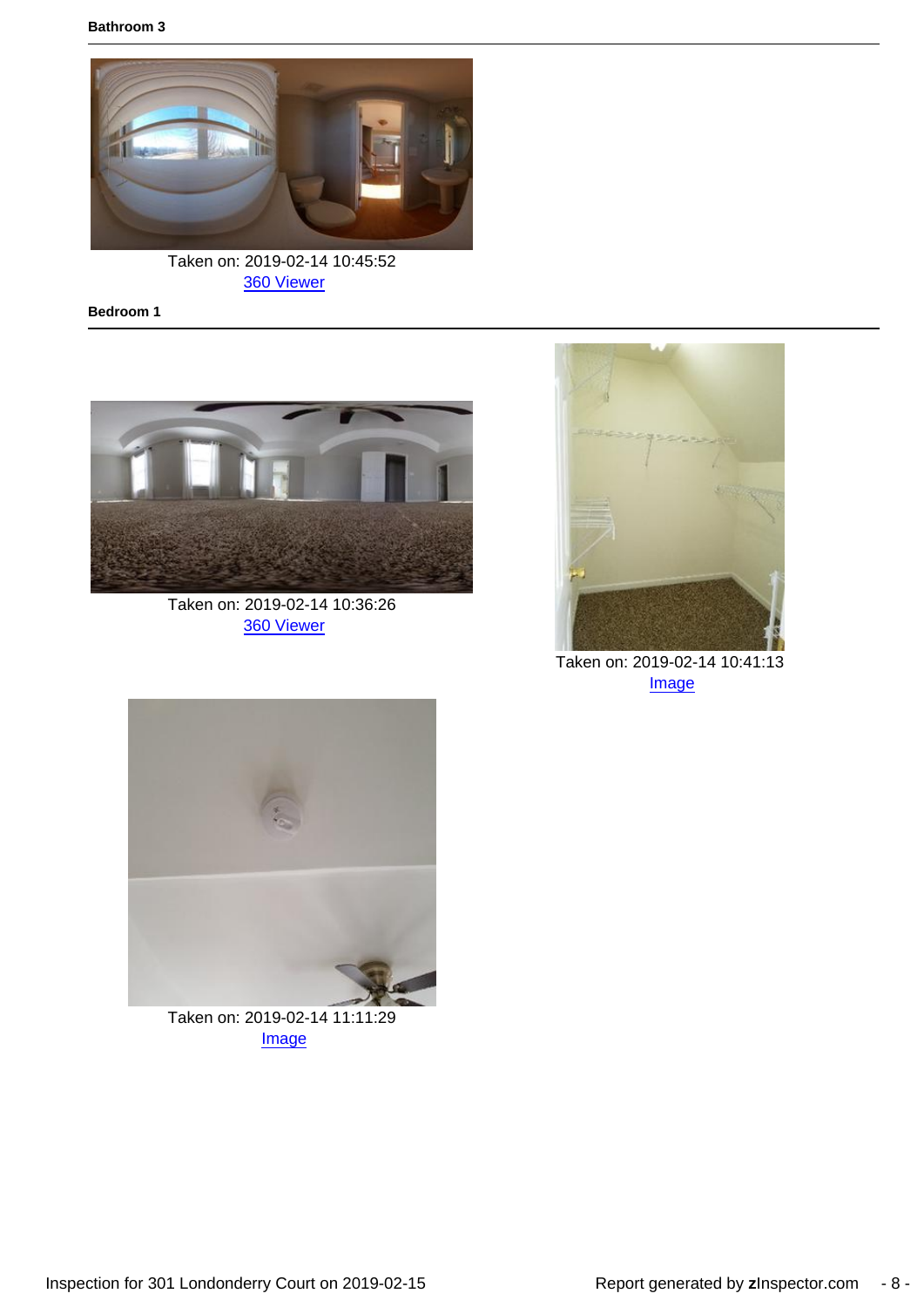

Taken on: 2019-02-14 10:38:57 [360 Viewer](https://portfolio.zinspector.com/report/360/?img=1550268776e6c5e672e1b4486e8b4895ea6c59f5a0.JPEG&area=Bedroom&areaDesc=&areaNum=2&from=pdf&date=2019-02-14%2010%3A38%3A57&activityName=Inspection&propertyAddress=301%20Londonderry%20Court%2C%20Greer%2C%20SC%2029650&propertyName=301%20Londonderry%20Court&additionalDays=None&includeAllActivities=False&activityPk=330028&userPk=8882)



Taken on: 2019-02-14 10:43:14 [Image](https://portfolio.zinspector.com/report/Images/?img=155050250651e920e42b7340bea735a8d25eda3e57.JPEG&area=Bedroom&areaDesc=&areaNum=2&from=pdf&date=2019-02-14%2010%3A43%3A14&activityName=Inspection&propertyAddress=301%20Londonderry%20Court%2C%20Greer%2C%20SC%2029650&propertyName=301%20Londonderry%20Court&additionalDays=None&includeAllActivities=False&activityPk=330028&userPk=8882)



Taken on: 2019-02-14 11:12:10 **[Image](https://portfolio.zinspector.com/report/Images/?img=15505028081ebde233aa4a407f9f6840896349d9c8.JPEG&area=Bedroom&areaDesc=&areaNum=2&from=pdf&date=2019-02-14%2011%3A12%3A10&activityName=Inspection&propertyAddress=301%20Londonderry%20Court%2C%20Greer%2C%20SC%2029650&propertyName=301%20Londonderry%20Court&additionalDays=None&includeAllActivities=False&activityPk=330028&userPk=8882)** 

**Bedroom 3**



Taken on: 2019-02-14 10:39:39 [360 Viewer](https://portfolio.zinspector.com/report/360/?img=15502705394a3934c204084ff5baa8a48a58cf65a5.JPEG&area=Bedroom&areaDesc=&areaNum=3&from=pdf&date=2019-02-14%2010%3A39%3A39&activityName=Inspection&propertyAddress=301%20Londonderry%20Court%2C%20Greer%2C%20SC%2029650&propertyName=301%20Londonderry%20Court&additionalDays=None&includeAllActivities=False&activityPk=330028&userPk=8882)



Taken on: 2019-02-14 10:40:07 **[Image](https://portfolio.zinspector.com/report/Images/?img=1550502480787f19e21cfb49d291eb51105ff93a31.JPEG&area=Bedroom&areaDesc=&areaNum=3&from=pdf&date=2019-02-14%2010%3A40%3A07&activityName=Inspection&propertyAddress=301%20Londonderry%20Court%2C%20Greer%2C%20SC%2029650&propertyName=301%20Londonderry%20Court&additionalDays=None&includeAllActivities=False&activityPk=330028&userPk=8882)**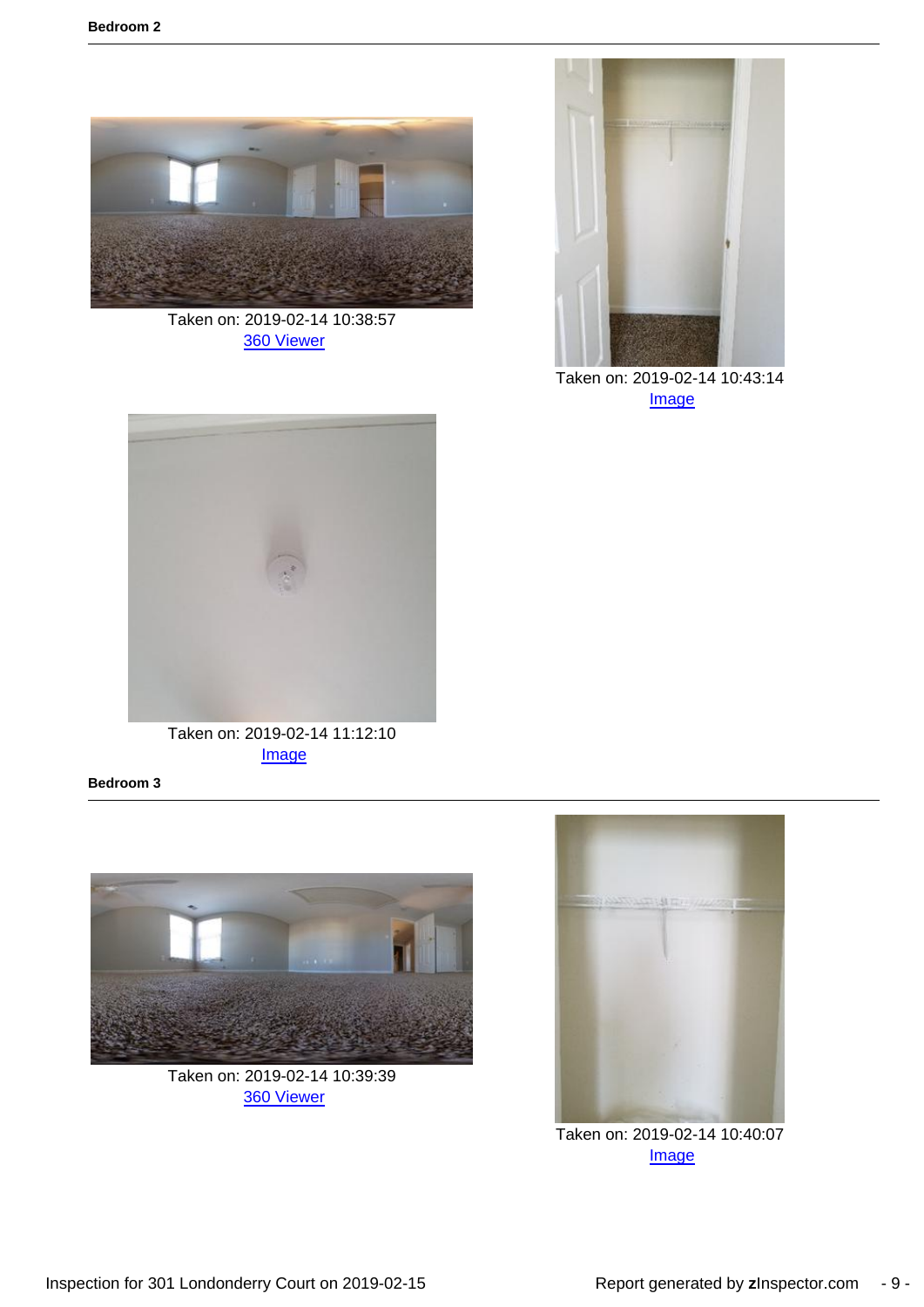

[Image](https://portfolio.zinspector.com/report/Images/?img=1550502792dfe3c03a33ec4c418292bf69837a6a98.JPEG&area=Bedroom&areaDesc=&areaNum=3&from=pdf&date=2019-02-14%2011%3A11%3A16&activityName=Inspection&propertyAddress=301%20Londonderry%20Court%2C%20Greer%2C%20SC%2029650&propertyName=301%20Londonderry%20Court&additionalDays=None&includeAllActivities=False&activityPk=330028&userPk=8882)

#### **Bedroom 4**



Taken on: 2019-02-14 10:38:06 [360 Viewer](https://portfolio.zinspector.com/report/360/?img=1550268765b21b9679bba74fb6adf41bd0e11cf263.JPEG&area=Bedroom&areaDesc=&areaNum=4&from=pdf&date=2019-02-14%2010%3A38%3A06&activityName=Inspection&propertyAddress=301%20Londonderry%20Court%2C%20Greer%2C%20SC%2029650&propertyName=301%20Londonderry%20Court&additionalDays=None&includeAllActivities=False&activityPk=330028&userPk=8882)



Taken on: 2019-02-14 10:42:49 [Image](https://portfolio.zinspector.com/report/Images/?img=1550502501fee0c20dff034a2aa9036839bfa40fa7.JPEG&area=Bedroom&areaDesc=&areaNum=4&from=pdf&date=2019-02-14%2010%3A42%3A49&activityName=Inspection&propertyAddress=301%20Londonderry%20Court%2C%20Greer%2C%20SC%2029650&propertyName=301%20Londonderry%20Court&additionalDays=None&includeAllActivities=False&activityPk=330028&userPk=8882)



Taken on: 2019-02-14 11:11:54 [Image](https://portfolio.zinspector.com/report/Images/?img=1550502803383e634f7280436f905e1edc5bd7dd0e.JPEG&area=Bedroom&areaDesc=&areaNum=4&from=pdf&date=2019-02-14%2011%3A11%3A54&activityName=Inspection&propertyAddress=301%20Londonderry%20Court%2C%20Greer%2C%20SC%2029650&propertyName=301%20Londonderry%20Court&additionalDays=None&includeAllActivities=False&activityPk=330028&userPk=8882)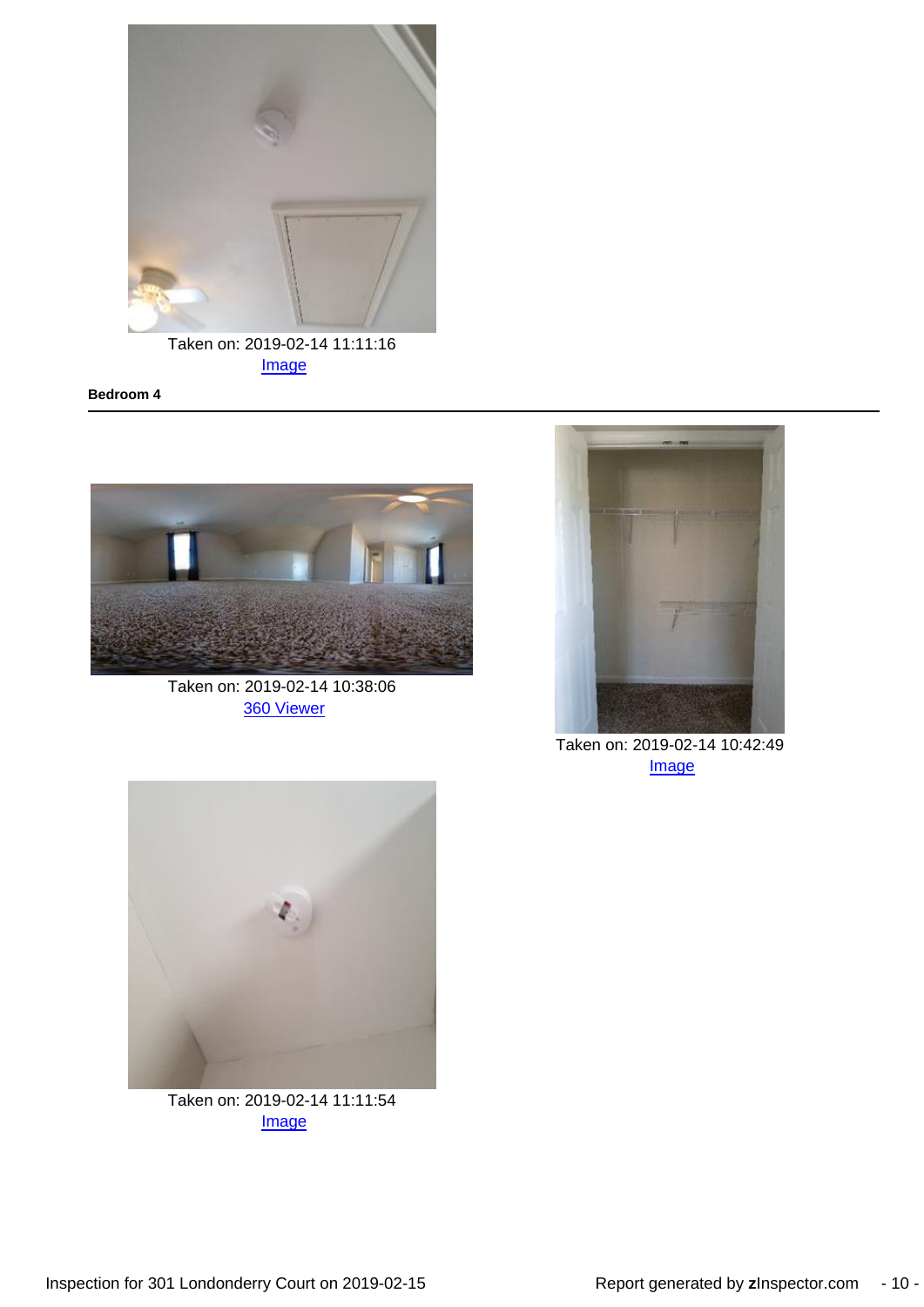

Taken on: 2019-02-14 10:49:35 [360 Viewer](https://portfolio.zinspector.com/report/360/?img=1550502572bdf8741ad3a24ac989324710f5064db5.JPEG&area=Dining%20Room&areaDesc=&areaNum=1&from=pdf&date=2019-02-14%2010%3A49%3A35&activityName=Inspection&propertyAddress=301%20Londonderry%20Court%2C%20Greer%2C%20SC%2029650&propertyName=301%20Londonderry%20Court&additionalDays=None&includeAllActivities=False&activityPk=330028&userPk=8882)

#### **Hallway/Stairs**



Taken on: 2019-02-14 10:43:56 [Image](https://portfolio.zinspector.com/report/Images/?img=1550502512eebcea9931c24e1eac6463d79532676e.JPEG&area=Hallway/Stairs&areaDesc=&areaNum=1&from=pdf&date=2019-02-14%2010%3A43%3A56&activityName=Inspection&propertyAddress=301%20Londonderry%20Court%2C%20Greer%2C%20SC%2029650&propertyName=301%20Londonderry%20Court&additionalDays=None&includeAllActivities=False&activityPk=330028&userPk=8882)



Taken on: 2019-02-14 11:11:07 [Image](https://portfolio.zinspector.com/report/Images/?img=1550502789874912bccdf44fe0af16eb1993147ce4.JPEG&area=Hallway/Stairs&areaDesc=&areaNum=1&from=pdf&date=2019-02-14%2011%3A11%3A07&activityName=Inspection&propertyAddress=301%20Londonderry%20Court%2C%20Greer%2C%20SC%2029650&propertyName=301%20Londonderry%20Court&additionalDays=None&includeAllActivities=False&activityPk=330028&userPk=8882)



Taken on: 2019-02-14 11:11:03 [Image](https://portfolio.zinspector.com/report/Images/?img=155050278691e5b55e125743b9a7078efb8628a045.JPEG&area=Hallway/Stairs&areaDesc=&areaNum=1&from=pdf&date=2019-02-14%2011%3A11%3A03&activityName=Inspection&propertyAddress=301%20Londonderry%20Court%2C%20Greer%2C%20SC%2029650&propertyName=301%20Londonderry%20Court&additionalDays=None&includeAllActivities=False&activityPk=330028&userPk=8882)



Taken on: 2019-02-14 11:11:39 [Image](https://portfolio.zinspector.com/report/Images/?img=1550502799a6538bf605eb4455ac671fee1ba05c2b.JPEG&area=Hallway/Stairs&areaDesc=&areaNum=1&from=pdf&date=2019-02-14%2011%3A11%3A39&activityName=Inspection&propertyAddress=301%20Londonderry%20Court%2C%20Greer%2C%20SC%2029650&propertyName=301%20Londonderry%20Court&additionalDays=None&includeAllActivities=False&activityPk=330028&userPk=8882)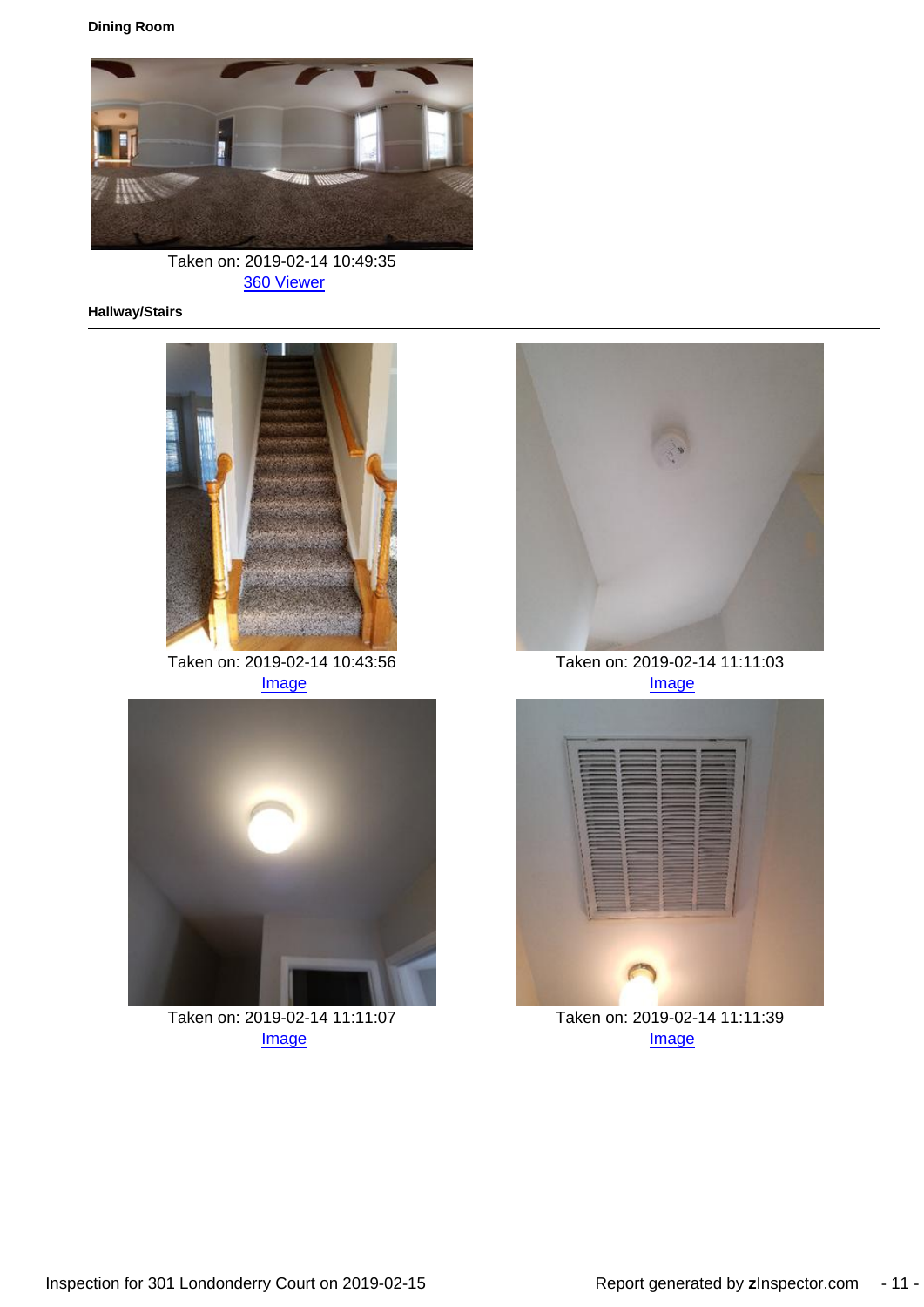





Taken on: 2019-02-14 10:46:39 [360 Viewer](https://portfolio.zinspector.com/report/360/?img=1550502539301277046c224eb098d28a159c383f3e.JPEG&area=Kitchen&areaDesc=&areaNum=1&from=pdf&date=2019-02-14%2010%3A46%3A39&activityName=Inspection&propertyAddress=301%20Londonderry%20Court%2C%20Greer%2C%20SC%2029650&propertyName=301%20Londonderry%20Court&additionalDays=None&includeAllActivities=False&activityPk=330028&userPk=8882)



Taken on: 2019-02-14 10:49:35 [Image](https://portfolio.zinspector.com/report/Images/?img=1550502577c0044cd40f5f40faae0c699c6c9950b3.JPEG&area=Kitchen&areaDesc=&areaNum=1&from=pdf&date=2019-02-14%2010%3A49%3A35&activityName=Inspection&propertyAddress=301%20Londonderry%20Court%2C%20Greer%2C%20SC%2029650&propertyName=301%20Londonderry%20Court&additionalDays=None&includeAllActivities=False&activityPk=330028&userPk=8882)



Taken on: 2019-02-14 10:50:26 [Image](https://portfolio.zinspector.com/report/Images/?img=1550502592f22e41d5449f46e9a8d66aa6ec6cf050.JPEG&area=Kitchen&areaDesc=&areaNum=1&from=pdf&date=2019-02-14%2010%3A50%3A26&activityName=Inspection&propertyAddress=301%20Londonderry%20Court%2C%20Greer%2C%20SC%2029650&propertyName=301%20Londonderry%20Court&additionalDays=None&includeAllActivities=False&activityPk=330028&userPk=8882)



Taken on: 2019-02-14 10:50:20 [Image](https://portfolio.zinspector.com/report/Images/?img=1550502587ea1a15a6a8874e858304ff2b6d217b5f.JPEG&area=Kitchen&areaDesc=&areaNum=1&from=pdf&date=2019-02-14%2010%3A50%3A20&activityName=Inspection&propertyAddress=301%20Londonderry%20Court%2C%20Greer%2C%20SC%2029650&propertyName=301%20Londonderry%20Court&additionalDays=None&includeAllActivities=False&activityPk=330028&userPk=8882)



Taken on: 2019-02-14 10:50:30 **[Image](https://portfolio.zinspector.com/report/Images/?img=15505025967a8863ed5a904c42a3902145c5b25d20.JPEG&area=Kitchen&areaDesc=&areaNum=1&from=pdf&date=2019-02-14%2010%3A50%3A30&activityName=Inspection&propertyAddress=301%20Londonderry%20Court%2C%20Greer%2C%20SC%2029650&propertyName=301%20Londonderry%20Court&additionalDays=None&includeAllActivities=False&activityPk=330028&userPk=8882)**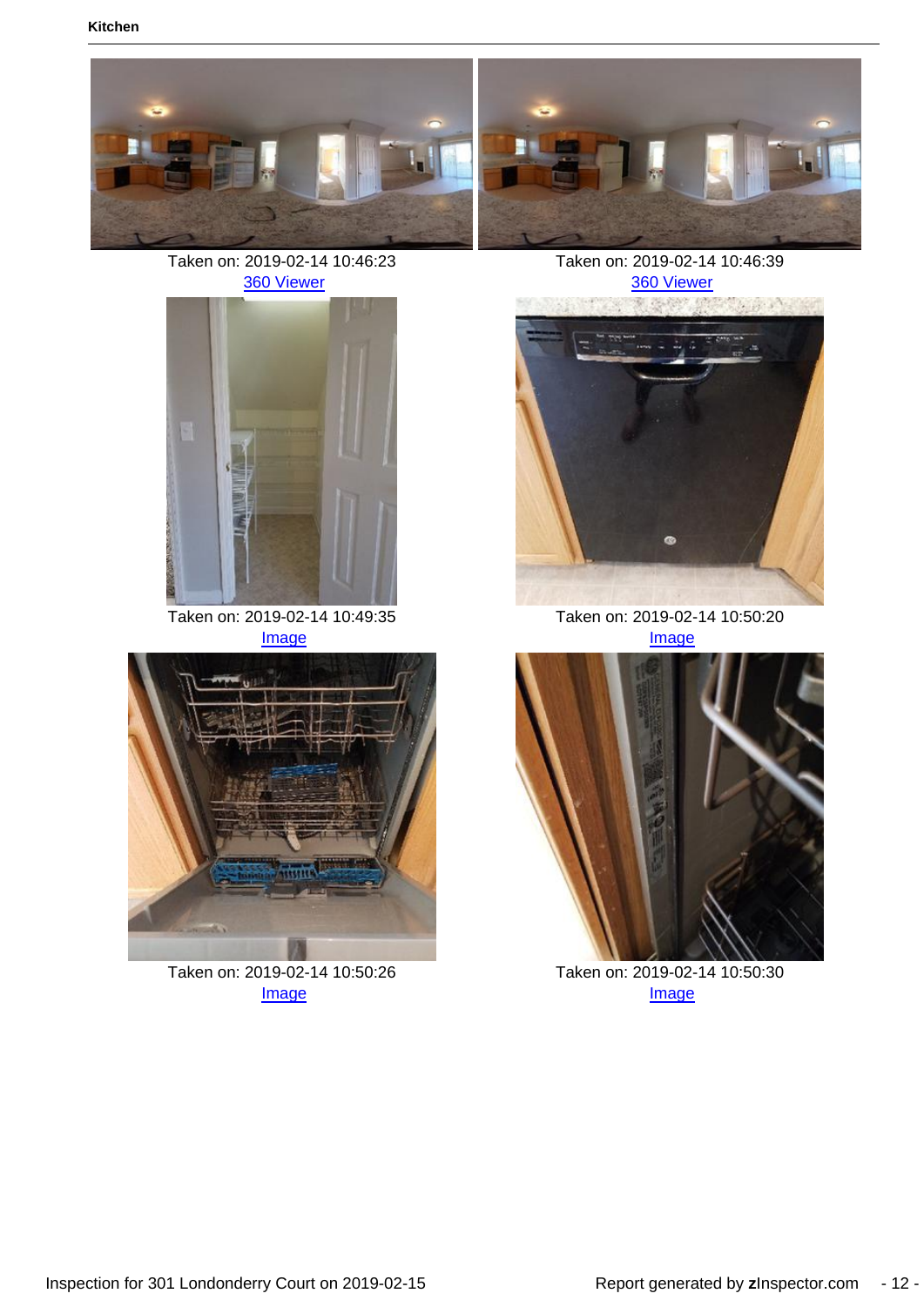

Taken on: 2019-02-14 10:50:36 [Image](https://portfolio.zinspector.com/report/Images/?img=15505026012bbadce69d2a46ef84c41d60aa60fd75.JPEG&area=Kitchen&areaDesc=&areaNum=1&from=pdf&date=2019-02-14%2010%3A50%3A36&activityName=Inspection&propertyAddress=301%20Londonderry%20Court%2C%20Greer%2C%20SC%2029650&propertyName=301%20Londonderry%20Court&additionalDays=None&includeAllActivities=False&activityPk=330028&userPk=8882)



Taken on: 2019-02-14 10:50:49 [Image](https://portfolio.zinspector.com/report/Images/?img=1550502612ee78ac0a11c74fb3b7e23b5b5c537529.JPEG&area=Kitchen&areaDesc=&areaNum=1&from=pdf&date=2019-02-14%2010%3A50%3A49&activityName=Inspection&propertyAddress=301%20Londonderry%20Court%2C%20Greer%2C%20SC%2029650&propertyName=301%20Londonderry%20Court&additionalDays=None&includeAllActivities=False&activityPk=330028&userPk=8882)



Taken on: 2019-02-14 10:50:56 [Image](https://portfolio.zinspector.com/report/Images/?img=155050262447e9bc7810424350a8a50a2376a03410.JPEG&area=Kitchen&areaDesc=&areaNum=1&from=pdf&date=2019-02-14%2010%3A50%3A56&activityName=Inspection&propertyAddress=301%20Londonderry%20Court%2C%20Greer%2C%20SC%2029650&propertyName=301%20Londonderry%20Court&additionalDays=None&includeAllActivities=False&activityPk=330028&userPk=8882)



Taken on: 2019-02-14 10:50:41 [Image](https://portfolio.zinspector.com/report/Images/?img=15505026063b7919f376734120954f645301214054.JPEG&area=Kitchen&areaDesc=&areaNum=1&from=pdf&date=2019-02-14%2010%3A50%3A41&activityName=Inspection&propertyAddress=301%20Londonderry%20Court%2C%20Greer%2C%20SC%2029650&propertyName=301%20Londonderry%20Court&additionalDays=None&includeAllActivities=False&activityPk=330028&userPk=8882)



Taken on: 2019-02-14 10:50:52 [Image](https://portfolio.zinspector.com/report/Images/?img=1550502617a6fd96ab6d324a9cbd16bd57395171c2.JPEG&area=Kitchen&areaDesc=&areaNum=1&from=pdf&date=2019-02-14%2010%3A50%3A52&activityName=Inspection&propertyAddress=301%20Londonderry%20Court%2C%20Greer%2C%20SC%2029650&propertyName=301%20Londonderry%20Court&additionalDays=None&includeAllActivities=False&activityPk=330028&userPk=8882)



Taken on: 2019-02-14 10:51:01 [Image](https://portfolio.zinspector.com/report/Images/?img=1550502630ba39aefe65544562b60822d5a707cf81.JPEG&area=Kitchen&areaDesc=&areaNum=1&from=pdf&date=2019-02-14%2010%3A51%3A01&activityName=Inspection&propertyAddress=301%20Londonderry%20Court%2C%20Greer%2C%20SC%2029650&propertyName=301%20Londonderry%20Court&additionalDays=None&includeAllActivities=False&activityPk=330028&userPk=8882)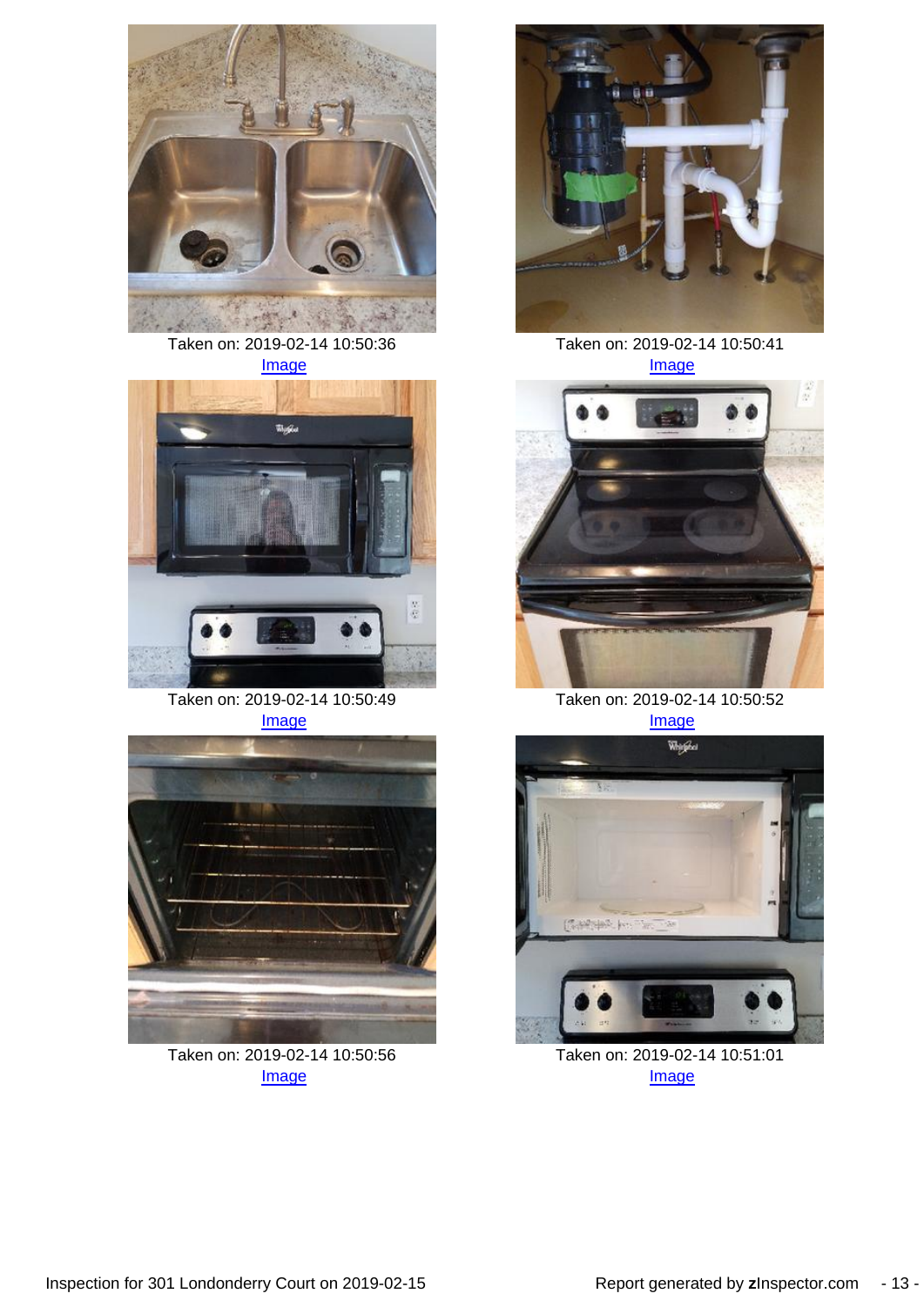

Taken on: 2019-02-14 10:51:11 [Image](https://portfolio.zinspector.com/report/Images/?img=1550502634d27e3d296fef483c9afabe27fc1a4111.JPEG&area=Kitchen&areaDesc=&areaNum=1&from=pdf&date=2019-02-14%2010%3A51%3A11&activityName=Inspection&propertyAddress=301%20Londonderry%20Court%2C%20Greer%2C%20SC%2029650&propertyName=301%20Londonderry%20Court&additionalDays=None&includeAllActivities=False&activityPk=330028&userPk=8882)



Taken on: 2019-02-14 10:51:24 **[Image](https://portfolio.zinspector.com/report/Images/?img=15505026457c2d5167ecfa43ab86b8289e071cc8bc.JPEG&area=Kitchen&areaDesc=&areaNum=1&from=pdf&date=2019-02-14%2010%3A51%3A24&activityName=Inspection&propertyAddress=301%20Londonderry%20Court%2C%20Greer%2C%20SC%2029650&propertyName=301%20Londonderry%20Court&additionalDays=None&includeAllActivities=False&activityPk=330028&userPk=8882)** 

**Laundry Room**



Taken on: 2019-02-14 10:51:17 [Image](https://portfolio.zinspector.com/report/Images/?img=1550502639897a6137db244208bb3ac11454f96b5e.JPEG&area=Kitchen&areaDesc=&areaNum=1&from=pdf&date=2019-02-14%2010%3A51%3A17&activityName=Inspection&propertyAddress=301%20Londonderry%20Court%2C%20Greer%2C%20SC%2029650&propertyName=301%20Londonderry%20Court&additionalDays=None&includeAllActivities=False&activityPk=330028&userPk=8882)



Taken on: 2019-02-14 10:51:32 [Image](https://portfolio.zinspector.com/report/Images/?img=155050264871999829bab24b5294bf06a6138449db.JPEG&area=Kitchen&areaDesc=&areaNum=1&from=pdf&date=2019-02-14%2010%3A51%3A32&activityName=Inspection&propertyAddress=301%20Londonderry%20Court%2C%20Greer%2C%20SC%2029650&propertyName=301%20Londonderry%20Court&additionalDays=None&includeAllActivities=False&activityPk=330028&userPk=8882)



Taken on: 2019-02-14 10:51:44 [Image](https://portfolio.zinspector.com/report/Images/?img=15505026535952071392fc4b1790ad515aae5843e5.JPEG&area=Laundry%20Room&areaDesc=&areaNum=1&from=pdf&date=2019-02-14%2010%3A51%3A44&activityName=Inspection&propertyAddress=301%20Londonderry%20Court%2C%20Greer%2C%20SC%2029650&propertyName=301%20Londonderry%20Court&additionalDays=None&includeAllActivities=False&activityPk=330028&userPk=8882)



Taken on: 2019-02-14 10:51:52 [Image](https://portfolio.zinspector.com/report/Images/?img=1550502659b7b9cd69aed14f3388e6516d308deac3.JPEG&area=Laundry%20Room&areaDesc=&areaNum=1&from=pdf&date=2019-02-14%2010%3A51%3A52&activityName=Inspection&propertyAddress=301%20Londonderry%20Court%2C%20Greer%2C%20SC%2029650&propertyName=301%20Londonderry%20Court&additionalDays=None&includeAllActivities=False&activityPk=330028&userPk=8882)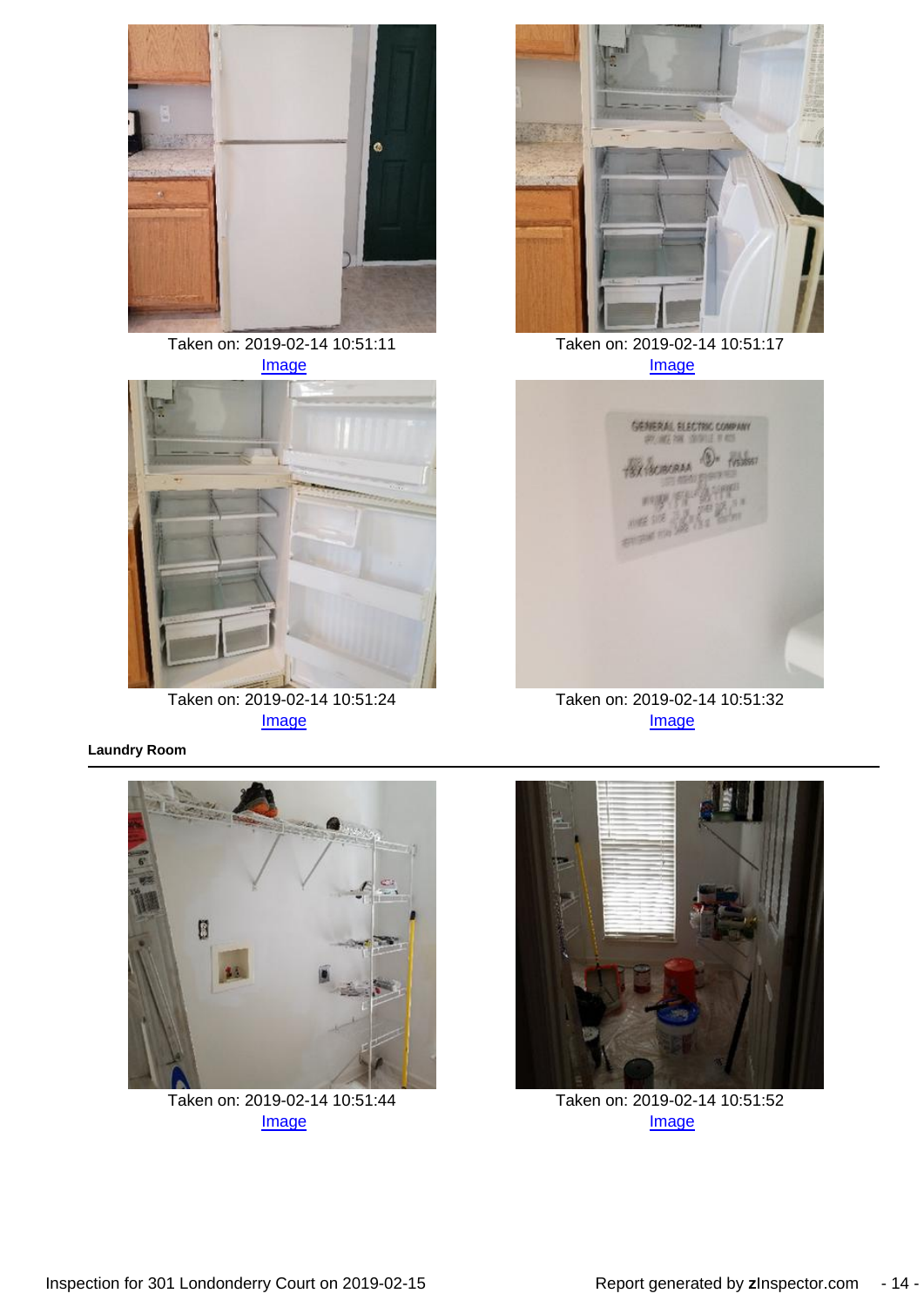

Taken on: 2019-02-14 10:51:57 [Image](https://portfolio.zinspector.com/report/Images/?img=1550502663975cfa2851ce4ef292811970a86a89bc.JPEG&area=Laundry%20Room&areaDesc=&areaNum=1&from=pdf&date=2019-02-14%2010%3A51%3A57&activityName=Inspection&propertyAddress=301%20Londonderry%20Court%2C%20Greer%2C%20SC%2029650&propertyName=301%20Londonderry%20Court&additionalDays=None&includeAllActivities=False&activityPk=330028&userPk=8882)

### **Living Room**



Taken on: 2019-02-14 10:47:26 [360 Viewer](https://portfolio.zinspector.com/report/360/?img=1550502552fb285abea1124402858ef55d70fee959.JPEG&area=Living%20Room&areaDesc=&areaNum=1&from=pdf&date=2019-02-14%2010%3A47%3A26&activityName=Inspection&propertyAddress=301%20Londonderry%20Court%2C%20Greer%2C%20SC%2029650&propertyName=301%20Londonderry%20Court&additionalDays=None&includeAllActivities=False&activityPk=330028&userPk=8882)



Taken on: 2019-02-14 10:52:17 [Image](https://portfolio.zinspector.com/report/Images/?img=1550502667ec5169377bda45bb942ff89e95827233.JPEG&area=Living%20Room&areaDesc=&areaNum=1&from=pdf&date=2019-02-14%2010%3A52%3A17&activityName=Inspection&propertyAddress=301%20Londonderry%20Court%2C%20Greer%2C%20SC%2029650&propertyName=301%20Londonderry%20Court&additionalDays=None&includeAllActivities=False&activityPk=330028&userPk=8882)

Taken on: 2019-02-14 10:48:21 [360 Viewer](https://portfolio.zinspector.com/report/360/?img=155050256247fae20ec77d4b7b8c4956d5fddc4567.JPEG&area=Living%20Room&areaDesc=&areaNum=1&from=pdf&date=2019-02-14%2010%3A48%3A21&activityName=Inspection&propertyAddress=301%20Londonderry%20Court%2C%20Greer%2C%20SC%2029650&propertyName=301%20Londonderry%20Court&additionalDays=None&includeAllActivities=False&activityPk=330028&userPk=8882)



Taken on: 2019-02-14 10:52:23 **[Image](https://portfolio.zinspector.com/report/Images/?img=1550502672ae8cadb5dcdc4cb89e98c91597a90206.JPEG&area=Living%20Room&areaDesc=&areaNum=1&from=pdf&date=2019-02-14%2010%3A52%3A23&activityName=Inspection&propertyAddress=301%20Londonderry%20Court%2C%20Greer%2C%20SC%2029650&propertyName=301%20Londonderry%20Court&additionalDays=None&includeAllActivities=False&activityPk=330028&userPk=8882)**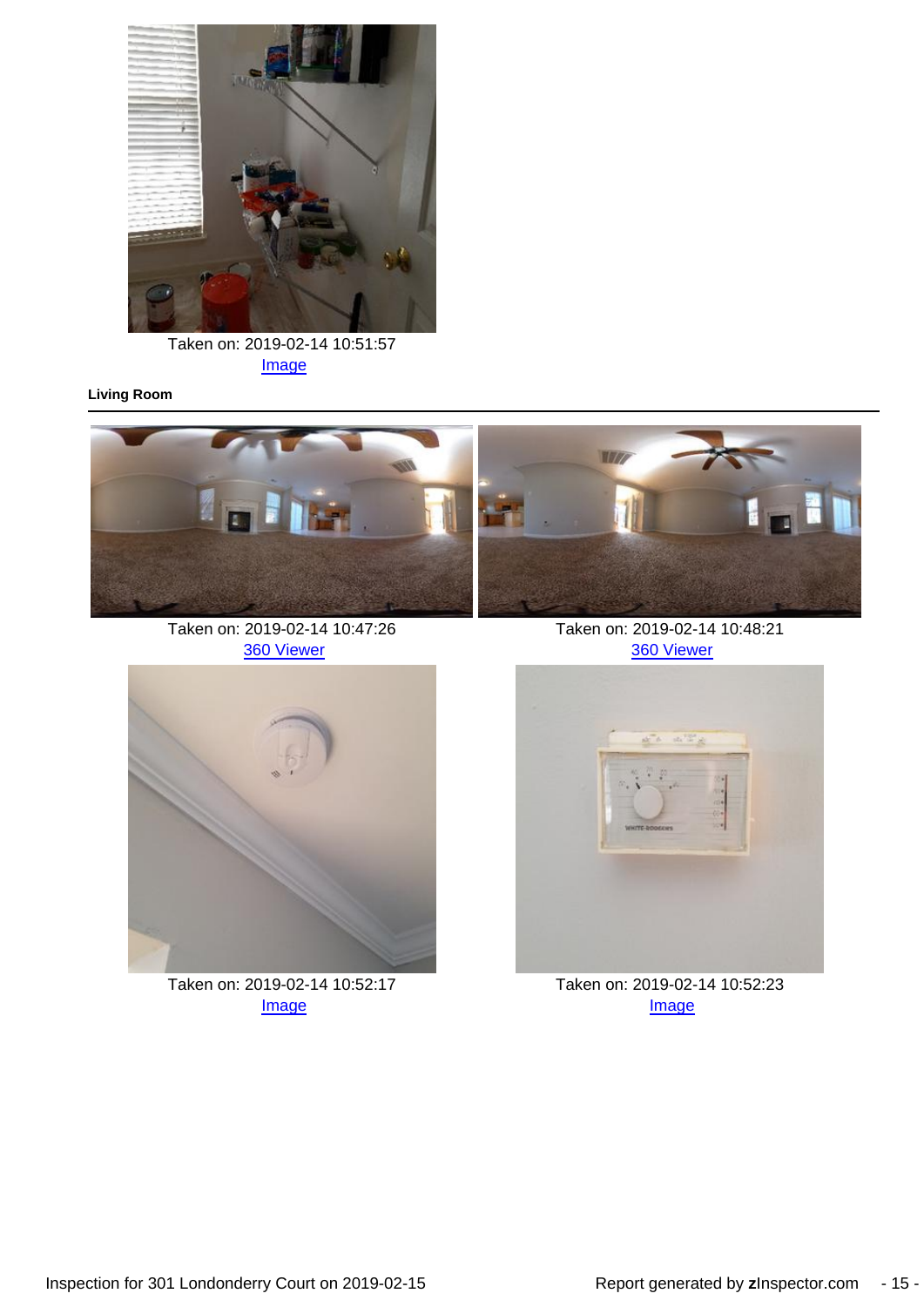

Taken on: 2019-02-14 10:54:14 [360 Viewer](https://portfolio.zinspector.com/report/360/?img=1550502687b2d768eb9fcd49e5b19a910e9c2ad90b.JPEG&area=Back%20Yard/Exterior&areaDesc=&areaNum=1&from=pdf&date=2019-02-14%2010%3A54%3A14&activityName=Inspection&propertyAddress=301%20Londonderry%20Court%2C%20Greer%2C%20SC%2029650&propertyName=301%20Londonderry%20Court&additionalDays=None&includeAllActivities=False&activityPk=330028&userPk=8882)

**Side Yard/Exterior**



Taken on: 2019-02-14 10:55:20 [360 Viewer](https://portfolio.zinspector.com/report/360/?img=1550502712d5e93a74850e4b9da8e224af1e7609a7.JPEG&area=Side%20Yard/Exterior&areaDesc=&areaNum=1&from=pdf&date=2019-02-14%2010%3A55%3A20&activityName=Inspection&propertyAddress=301%20Londonderry%20Court%2C%20Greer%2C%20SC%2029650&propertyName=301%20Londonderry%20Court&additionalDays=None&includeAllActivities=False&activityPk=330028&userPk=8882)

Taken on: 2019-02-14 10:56:02 [360 Viewer](https://portfolio.zinspector.com/report/360/?img=1550502737c10617990c614c79a4ee6bf53c478c91.JPEG&area=Side%20Yard/Exterior&areaDesc=&areaNum=1&from=pdf&date=2019-02-14%2010%3A56%3A02&activityName=Inspection&propertyAddress=301%20Londonderry%20Court%2C%20Greer%2C%20SC%2029650&propertyName=301%20Londonderry%20Court&additionalDays=None&includeAllActivities=False&activityPk=330028&userPk=8882)



Taken on: 2019-02-14 10:57:29 [360 Viewer](https://portfolio.zinspector.com/report/360/?img=15505027682fade1c8577142108d685b1892a1848d.JPEG&area=Side%20Yard/Exterior&areaDesc=&areaNum=1&from=pdf&date=2019-02-14%2010%3A57%3A29&activityName=Inspection&propertyAddress=301%20Londonderry%20Court%2C%20Greer%2C%20SC%2029650&propertyName=301%20Londonderry%20Court&additionalDays=None&includeAllActivities=False&activityPk=330028&userPk=8882)